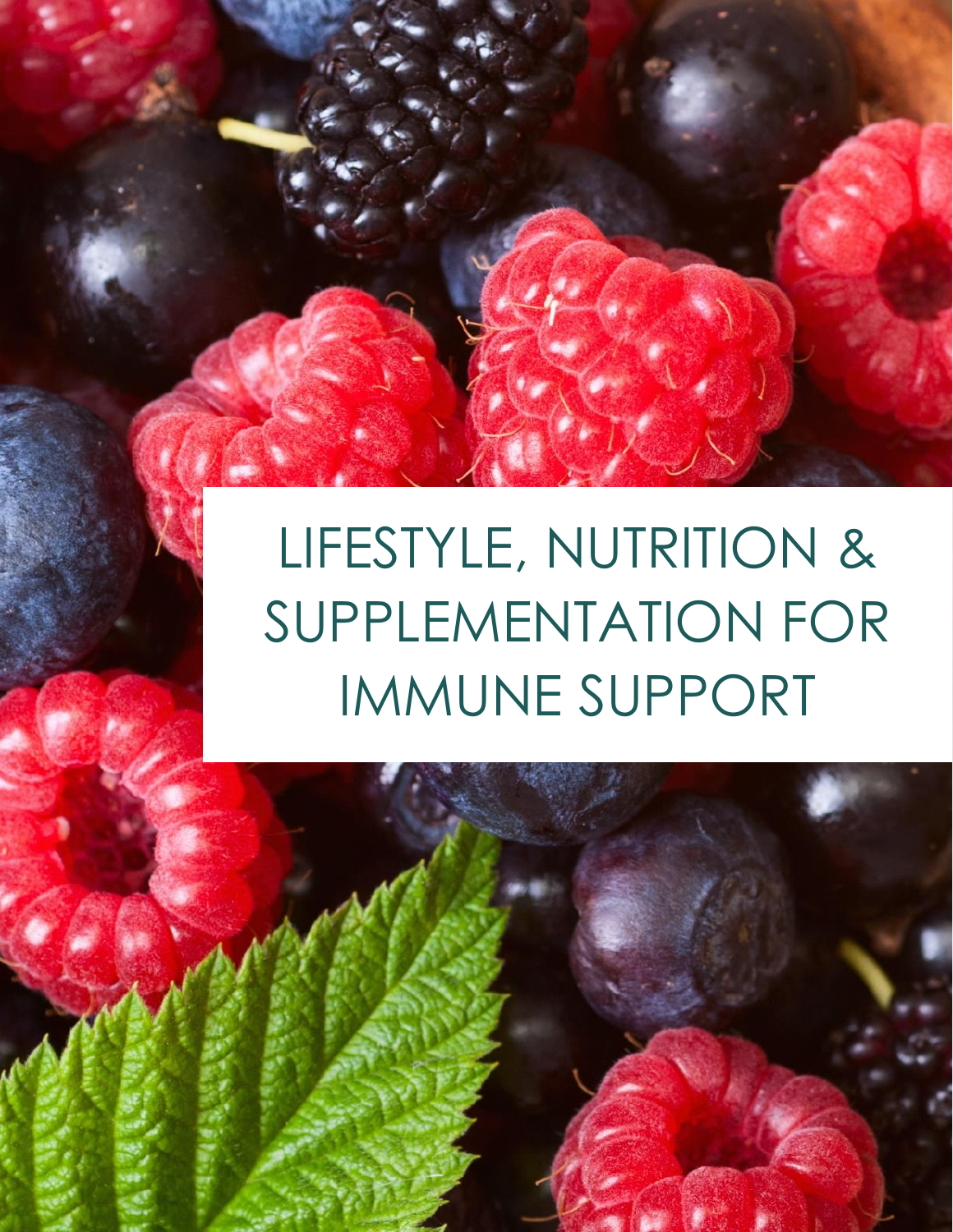### DISEASE PHYSIOLOGY

We are in unprecedented times with the advent of the Novel Coronavirus, Covid-19. Before we dive into lifestyle, nutrition and supplementation, let's first better understand this disease

#### **Disease Physiology**



DR. BRANDON BROCK DNP, DC, APRN, DACNB | DR. RYAN CEDERMARK, DC, APRN, DACNB |YANI KELLY -Health CoacH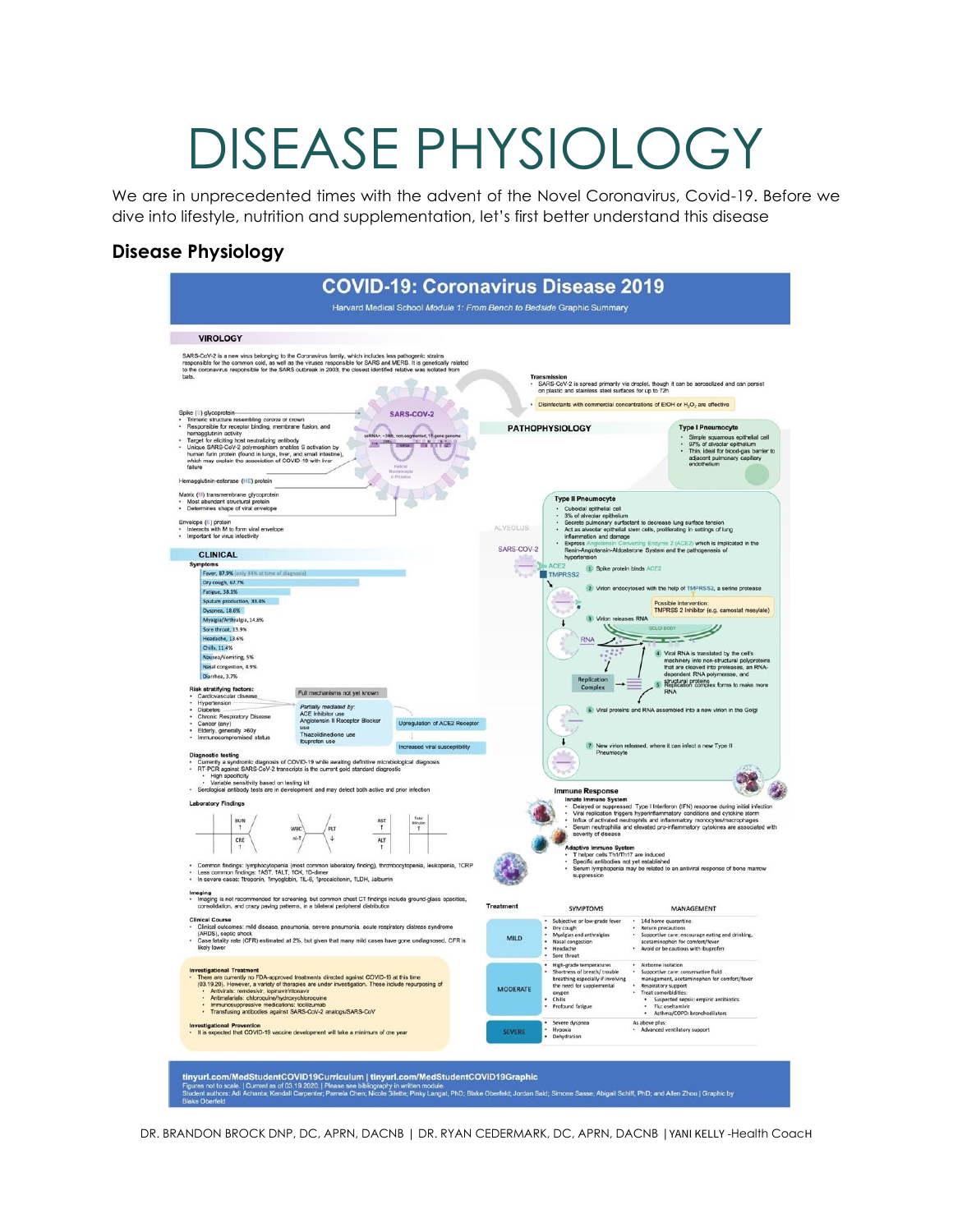#### **Possible Lab Considerations for Practitioners:**

1. See the appropriate provider. Get tested or go to the hospital. Maintaining hygiene is critical.

#### **Diagnostics and Exam for Practitioners:**

- 1. CXR- bilateral interstitial pneumonia (anecdotally starts most often in the RLL).
- 2. The hypoxia does not correlate with the CXR findings. Their lungs do not sound bad. Keep your stethoscope in your pocket and evaluate with your eyes and pulse ox.
- 3. Labs WBC low, Lymphocytes low, platelets lower than their normal, CRP and Ferritin elevated most often. CPK, D-Dimer, LDH, Alkaline Phosphatase /AST/ALT commonly elevated. There should be caution about CT PE. These patients can have hypoxia hypoxia. The patients receiving IV contrast are going into renal failure and on the vent sooner.
- 4. Basically, if you have a bilateral pneumonia with normal to low WBC, lymphopenia, normal procalcitonin, elevated CRP and ferritin- you have covid-19 and do not need a nasal swab to tell you that, but should confirm anyway.
- 5. A ratio of absolute neutrophil count to absolute lymphocyte count greater than 3.5 may be the highest predictor of poor outcome. the UK is automatically intubating these patients for expected outcomes regardless of their clinical presentation.
- 6. An elevated Interleukin-6 (IL6 CRP) is an indicator of their cytokine storm. If this is elevated watch these patients closely with both eyes. Watch Ferritin closely.
- 7. Other factors that appear to be predictive of poor outcomes are thrombocytopenia and LFTs 5x upper limit of normal.

## THE IMPORTANCE OF A HEALTHY LIFESTYLE & DIET

Maintaining a healthy lifestyle and diet is always essential, but even more so now.

#### **LIFESTYLE RECOMMENDATIONS**

#### **Get Adequate Sleep**

When we sleep, our body repairs itself. Keep in mind when we are young, our body tends to produce ample amounts of the hormone melatonin. There is conjecture that one of the influencing reasons older adults are more vulnerable to Covid-19or many diseases it is because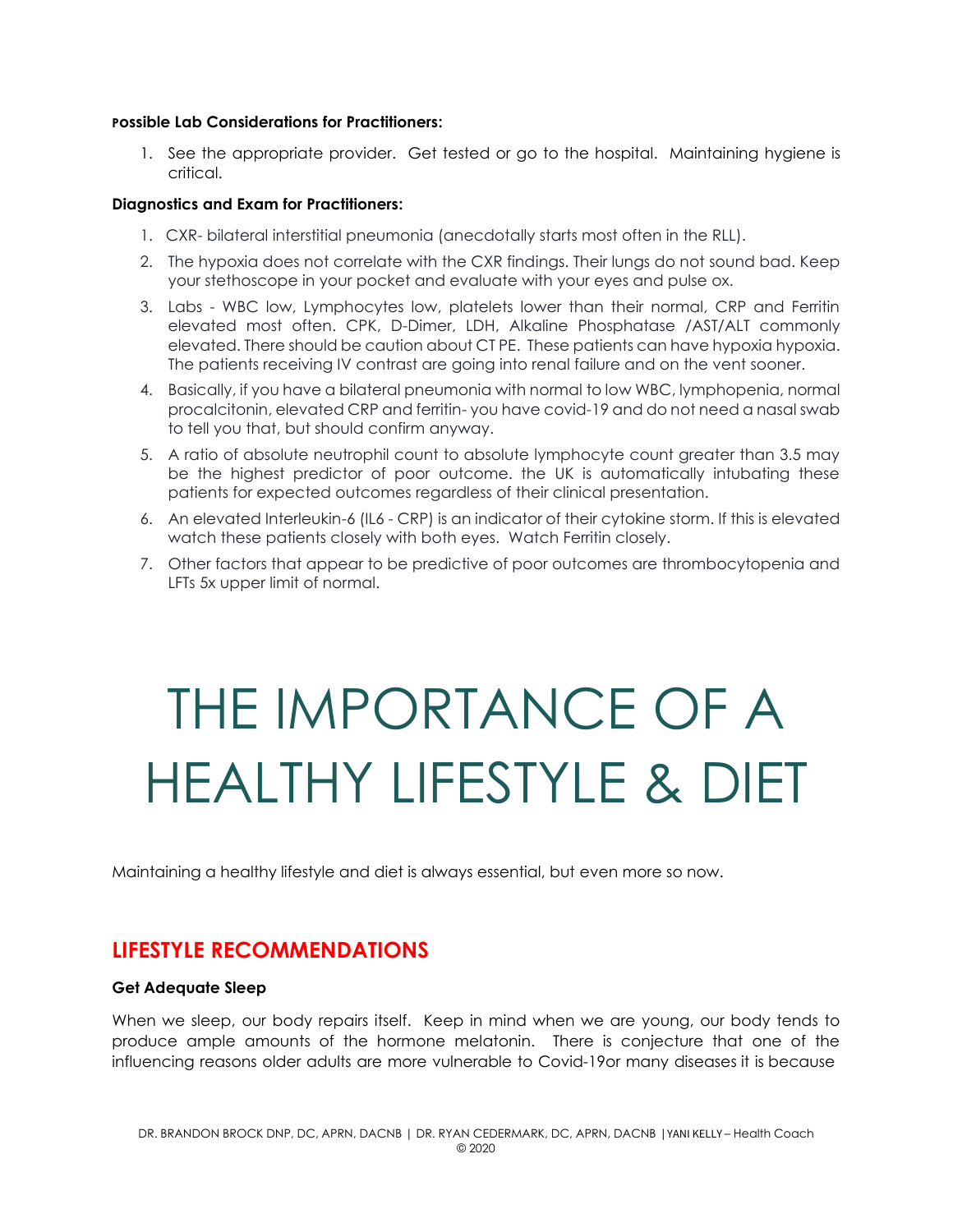they typically produce much less melatonin and therefore, get less sleep. There are other Catecholamine's present in this reaction along with adequate Tryptophan levels, If you are having difficulty sleeping, you may want to talk to your healthcare provider about adding a melatonin supplement to your regimen.

#### **Better Manage Stress**

Stress induces inflammation in the body, which creates a greater vulnerability to Covid-19 or infectious disease. And with family and business routines in flux with many "stay at home" orders, you may be experiencing more stress than usual. Consider the following activities to help you better manage your day to day stress: Stress reduction will lower your IL-B and IL-6 and possibly dysregulate your Th-17 responses and dysregulate your immune responses and perpetuate and cytokine barrage or storm.

- 1. **Begin a Meditation Practice**: If you've never meditated before this may feel daunting. Keep it simple. Try some different guided meditations available for free on YouTube to start.
- 2. **Deep Breathing**: Dr. Andrew Weil's 4-7-8 Breathing Technique is very simple and actually helps to ground your central nervous system and effectively manage stress. Try it [HERE.](https://www.drweil.com/videos-features/videos/breathing-exercises-4-7-8-breath/)
- 3. **Seek Community**: Many of us may be isolated, so finding connections online is essential to not feeling alone. Your mental health is especially important during this time. Connect with loved ones, friends and co-workers via Skype or Zoom. Have your young children visit with their grandparents via Skype or Zoom and keep everyone safe. Seek out groups and forums online to connect with others as well. And be sure to maintain positive communication with those you are living with day to day.
- 4. **Journal**: If you're struggling with negative emotions, it's important to release them. Write down what you are feeling, including anger, fear, anxiety, etc. Once you've gotten these thoughts out of your head and onto paper, release them by tearing up the paper or burning it safely.
- 5. **Keep Yourself Busy**: If you have too much time on your hands, it's best to tackle those projects around the house you've been too busy to do. Now is the time! Organize closets, go through old photo albums, clean out your garage. Feeling productive does wonders for your mental health.

#### **Spend Time in Nature**

Carve out time each day to take a walk or bike ride outside. Even something as simple as sitting or walking in the grass can be very grounding, not to mention the Vitamin D your body naturally creates with the help of the sun.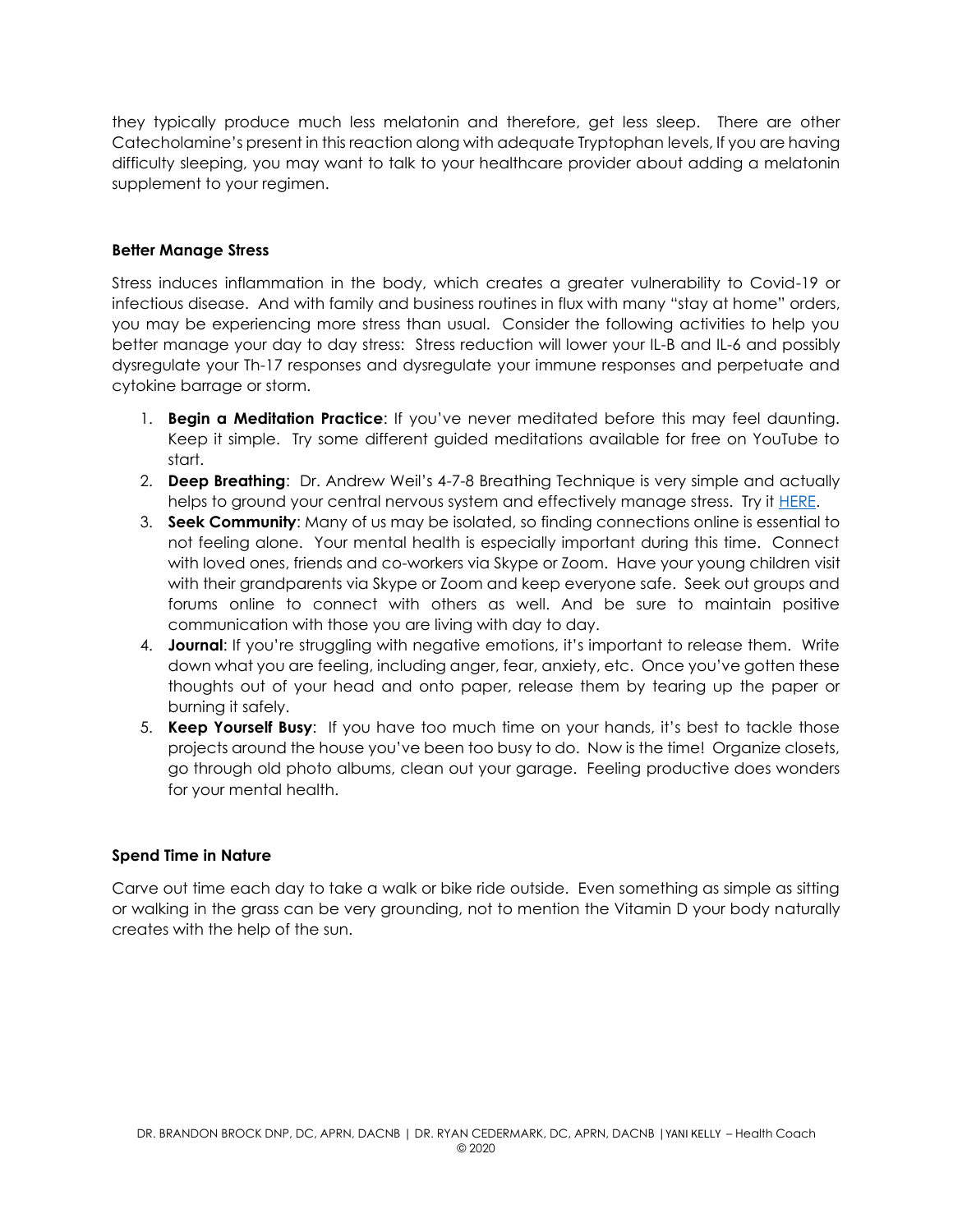### **FOODS THAT NOURISH**

"Stress Eating" is a real thing …. And is absolutely something you want to curtail in times like this. A bit of comfort food here and there is one thing, just make sure that does not become your diet focus.

Skip the processed and pre-packaged boxed, bagged and canned foods. Frozen meals are also often high in sodium and not the best choice.

**Focus on whole, fresh, organic foods whenever possible.** Frozen foods should be your next best choice, as they are typically frozen at their peak of ripeness.

Fill your cart with fresh vegetables, greens, fruits and lean animal protein choices. Include high quality wild caught seafood and fish, as well.

Should you need to focus on foods that have a longer shelf life, consider:

**Fruits with longer shelf life:** Apples, oranges, lemons, and limes. Fresh bananas and berries can be easily frozen before going bad.

**Vegetables with a longer shelf life:** Root vegetables like onions, potatoes, sweet potatoes, carrots, and squash are all good choices.

If you're healthy and your body tolerates them, include nuts, seeds, rice, quinoa, beans, lentils and eggs. And don't forget healthy fats like olive oil, olives, and avocados.

Other items to consider keeping on hand include: jarred sauces and salsas, canned tuna/salmon, shelf stable milk, soups, broths, herbs and spices.

#### **Foods that have specific characteristics and may be beneficial now include:**

- Garlic
- **Berries**
- Broccoli and other cruciferous vegetables
- Avocado
- Chili Peppers
- Grapes
- Citrus Fruits
- Oysters
- Watermelon
- Spinach
- Ginger
- Tumeric
- Green Tea
- Caffeine in one cup of coffee

*\*\* If you suffer from any food sensitivities, intolerances or allergies, now is not the time to test those. Please continue to follow your practitioner's advice and only consume items you know work well with your body and system.*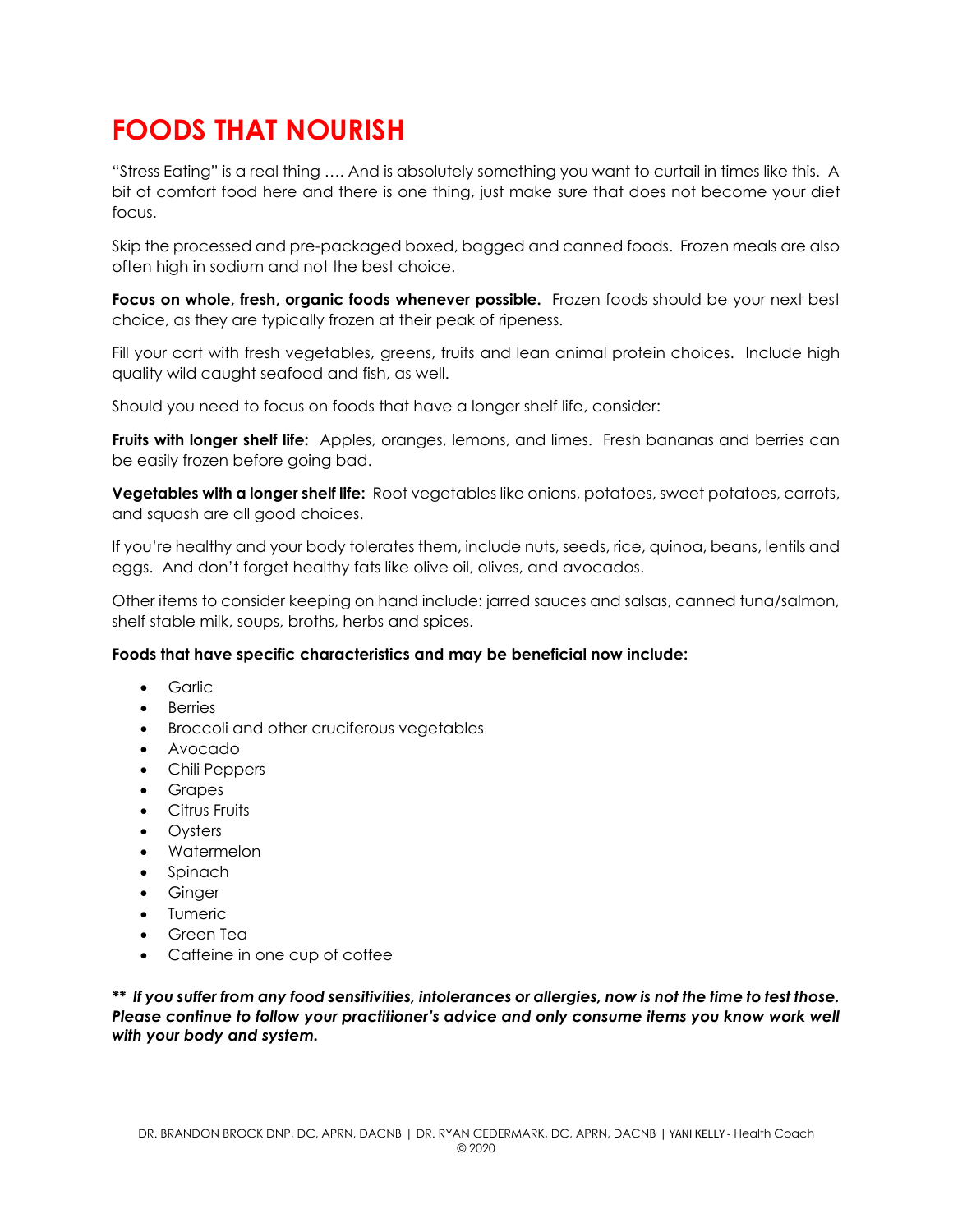# SUPPORTIVE SUPPLEMENTATION

Adding appropriate supplements can be very helpful as well. However, before adding any supplements to your regimen, please consult your physician to ensure there are no interaction issues with any medications or diagnosis you may have.

**Zinc:** Various viruses appear to be susceptible to the viral inhibitory actions of zinc. Zinc may prevent entry into cells and appears to reduce virulence.

Reducing NLRP3 inflammasome signaling, and consequently NFkB, TNF-a, IL-6, IL1B and IL-18 expression is a goal. Some products that may help.

- 1. baicalin and wogonoside
- 2. Licorice
- 3. nuts, and berries
- 4. Apigenin
- 5. flavonoids, ascorbic acid inhibits NLRP3 inflammasome activation.

Clinical trials have found that **vitamin C** shortens the frequency, duration and severity of the common cold and the incidence of pneumonia. Typical daily dosing of vitamin C ranges from 500mg to 3000mg daily with even higher doses utilized during times of acute infection.

**Melatonin:** Melatonin has been shown to inhibit NFkB activation and NLRP3 inflammasome activation. In fact, the age-related decline in melatonin production is one proposed mechanism to explain why children do not appear to have severe symptoms and older adults do. Melatonin also reduces oxidative lung injury and inflammatory cell recruitment during viral infections.

**Elderberry:** Elderberry appears most effective in the prevention or early stage of respiratory virus infections. It increases inflammatory cytokines, including IL-B124 so should be discontinued with symptoms of infection (or positive test). An evidence-based systematic review of elderberry conducted by the Natural Standard Research Collaboration concluded that there is level B evidence to support the use of elderberry for influenza25 which may or may not be applicable to COVID-19 prevention.

**Vitamin D:** In certain conditions, vitamin D has been found to decrease NLRP3 inflamasome activation and vitamin D receptor activation reduces IL-1b secretion. However, 1,25(OH)vitamin D has also been found to increase IL-1b levels, and should, therefore, be used with caution and perhaps discontinued with symptoms of infection. It's Impact on ACE receptors or type II alveolar receptors is unfounded.

#### **DURING SYMPTOMS OF INFECTION OR POSITIVE TEST:**

Given the critical role of inflammatory cytokines (namely IL-1B and IL-18) in the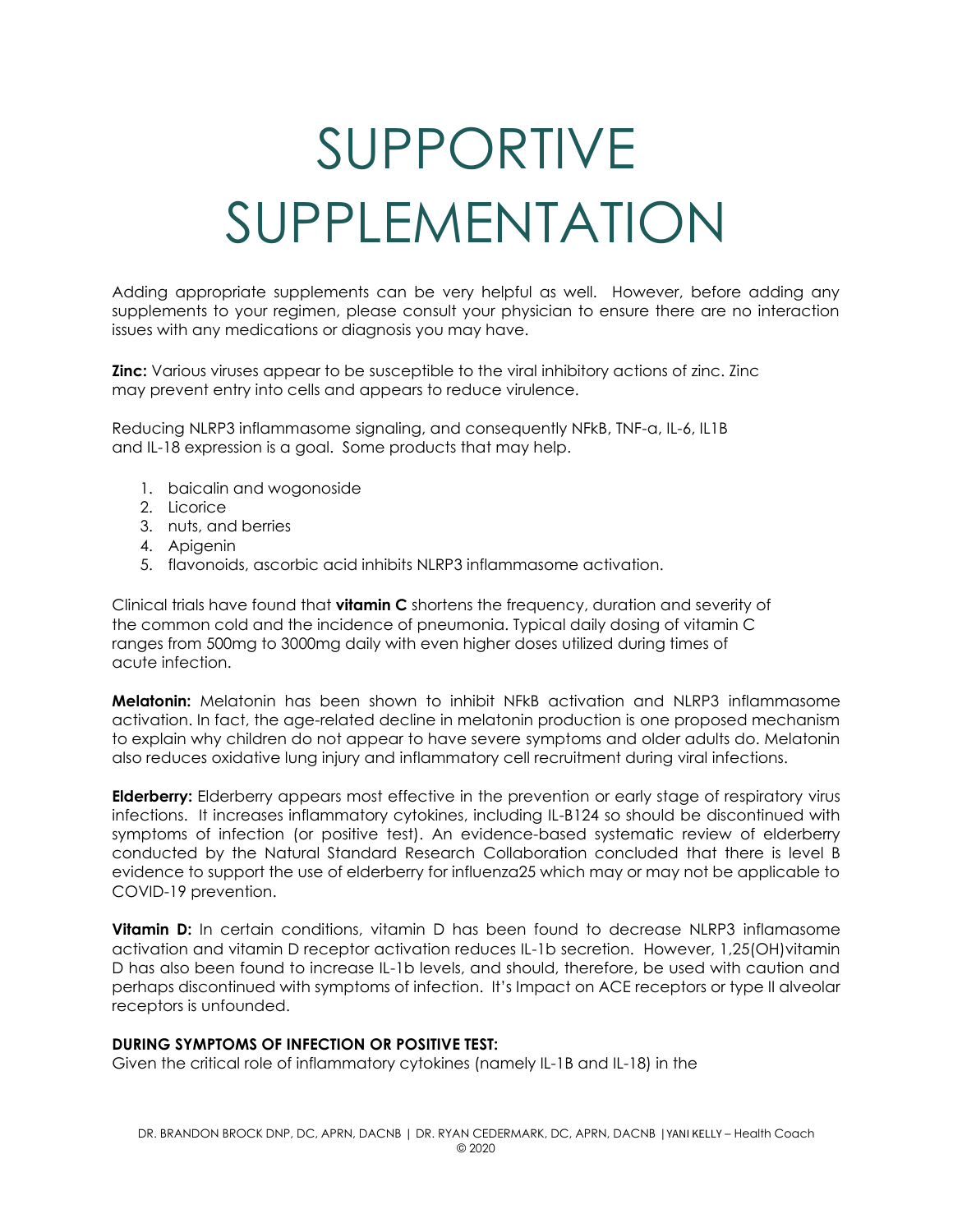pathogenicity of infection, as well as the impossibility of predicting which individuals are susceptible to the "cytokine storm", technically called secondary hemophagocytic lymphohistiocytosis, or sHLH, it appears to be prudent to avoid high and regular use of immunostimulatory agents which could physiologically enhance these cytokines.

Again, in the absence of human clinical data, **caution is warranted with the following immune activating agents** due to preclinical evidence of increased IL-1B and/or IL-18 production in infected immune cells.

- **Elderberry**
- Polysaccharide extracts from medicinal mushrooms (Cooked)
- Echinacea
- Vitamin D

**Below is a list of nutrients that, according to research, may be beneficial. Please work with a licensed practitioner to determine proper dosing for your unique situation.** 

**Please be aware that different stages of a condition may be more conducive to a nutrient. Please be aware of this. There are many good nutrients not on this list, but we are avoiding them. Some nutrients are good immune-enhancers, but as a result of a cytokine barrage from a super antigen, some immune enhancers and even Th-1 activators are avoided unless you can counter that effect with another nutrient. These barrages of cytokines are not as a direct result of the nutrient given per say, but we want to err on the side of cautions as it pertains to common sense and the mechanism of some infestations. COVID-19 being one of them.** 

- Vitamin C (Multiple varieties)
- Vitamin A
- Vitamin E
- Vitamin D (Before infection confirmation
- Vitamin B6 (Monitor levels or use P5P)
- Probiotics
- Licorice Root
- Olive Leaf
- Zinc Glycinate Chelate
- S-Acetyl Glutathione or Liposomal Glutathione
- Lysine
- IgY (Hyperimmunized Egg Immunoglobulins)
- 1, 3/1, 6 beta-glucan from yeast Saccharomyces
- Sulforaphane
- Androghraphis
- Astragulus
- Lions Mane
- Apigenin
- Curcumin (Not Black Pepper)
- **Baicalin**
- Quercitin
- Trans-Resveratrol